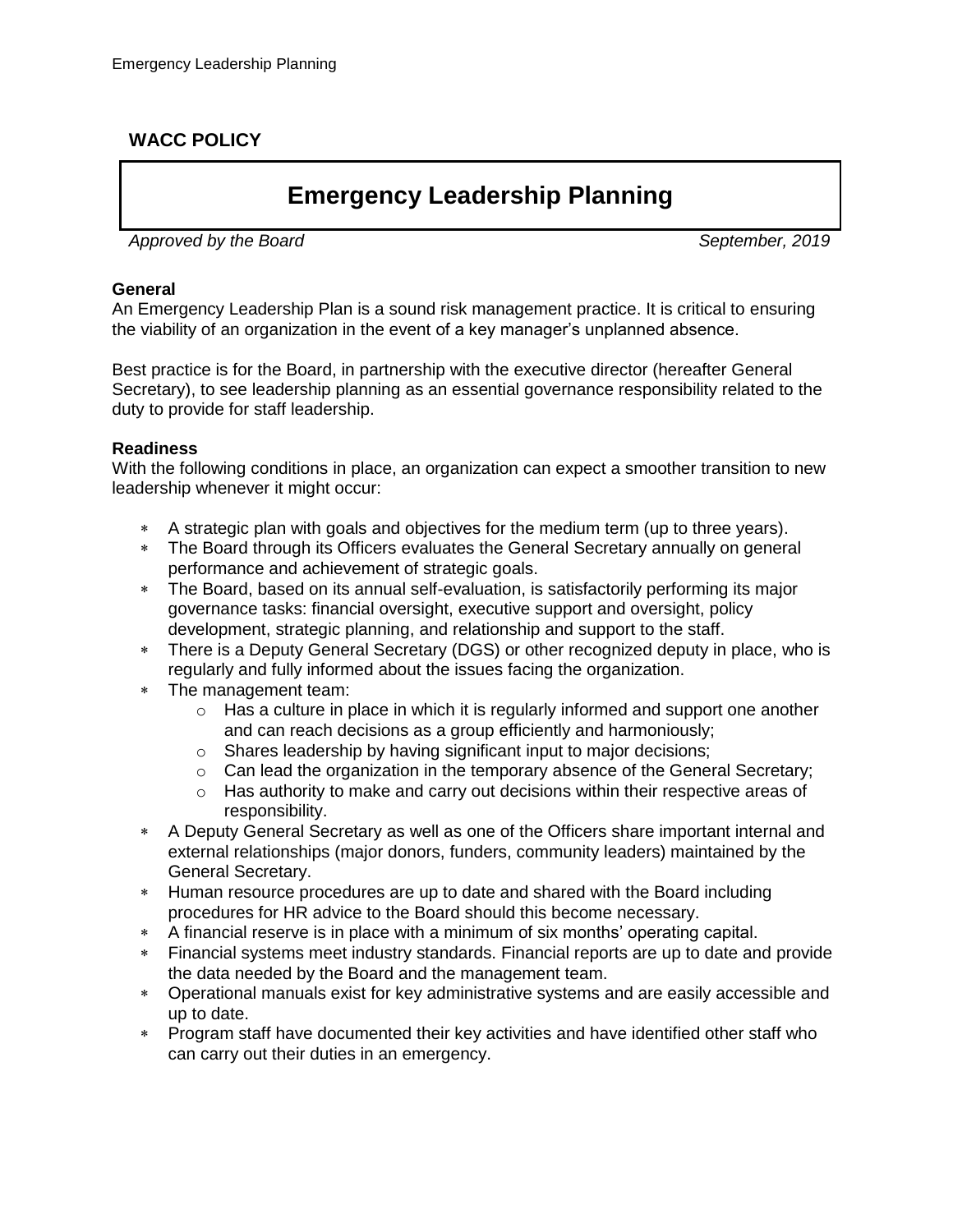- A member of staff has been identified who can liaise with the Board, Officers and/or Personnel Committee on a confidential basis should there be any reason why it is inappropriate or impossible for this to be undertaken by the GS or DGS.
- Existence of procedures for contracting and evaluating staff members in office and also the policies and procedures related to expenditure of the GS or DGS on work travel when representing the institution.

In this respect, and as a general rule, staff skills should be nurtured with several ends in mind:

- Pursuing WACC's mission and service goals as effectively as possible;
- Ensuring stability by developing strengths in support of the management team;
- Creating the possibility for successors to the management team to emerge from a talent pool.

#### **Key steps**

In planning emergency coverage for the General Secretary, the following steps are appropriate:

- \* Identify the critical leadership and management functions of the GS that the Deputy General Secretary (DGS) needs to assume.
- Agree terms for a DGS to act in lieu of the GS, the extent and/or limitations of authority, and appropriate compensation.
- Agree how the Board will support and supervise the DGS.
- Implement a training plan for the DGS that enables him or her to develop their abilities to carry out the GS's key functions.
- Draft a communications plan to be implemented in the event of an emergency succession (who is notified and how).
- Detail procedures to be followed in the event that an emergency absence becomes a permanent unplanned absence. These procedures according to whether the GS resigns with less than three months' notice and when the GS resigns with more than three months' notice.
	- $\circ$  In the sudden or unexpected absence of the GS temporarily or permanently, and in consultation with the Personnel Committee, the DGS will assume the role of Acting General Secretary (AGS), subject to the approval of the Board and for an initial period of up to six months.
	- $\circ$  The Board and its Personnel Committee shall be serviced on a confidential basis by a pre-designated member of staff with access to human resources support and advice as necessary.
	- $\circ$  Under such circumstances, the AGS shall provide the Board and/or its Personnel Committee with details of major decisions that have significant consequences for the future.

### **Preparing the way**

A critical early step in this process is conducting a "sustainability audit". The audit is a survey of administrative operations and resource relationships. It identifies key points of organizational vulnerability that could seriously inhibit agency functioning with the departure of the incumbent GS.

Another high-risk area is financial oversight, which can often be highly dependent on information informally held by the GS. The GS may also be the lead fundraiser or sole person in the